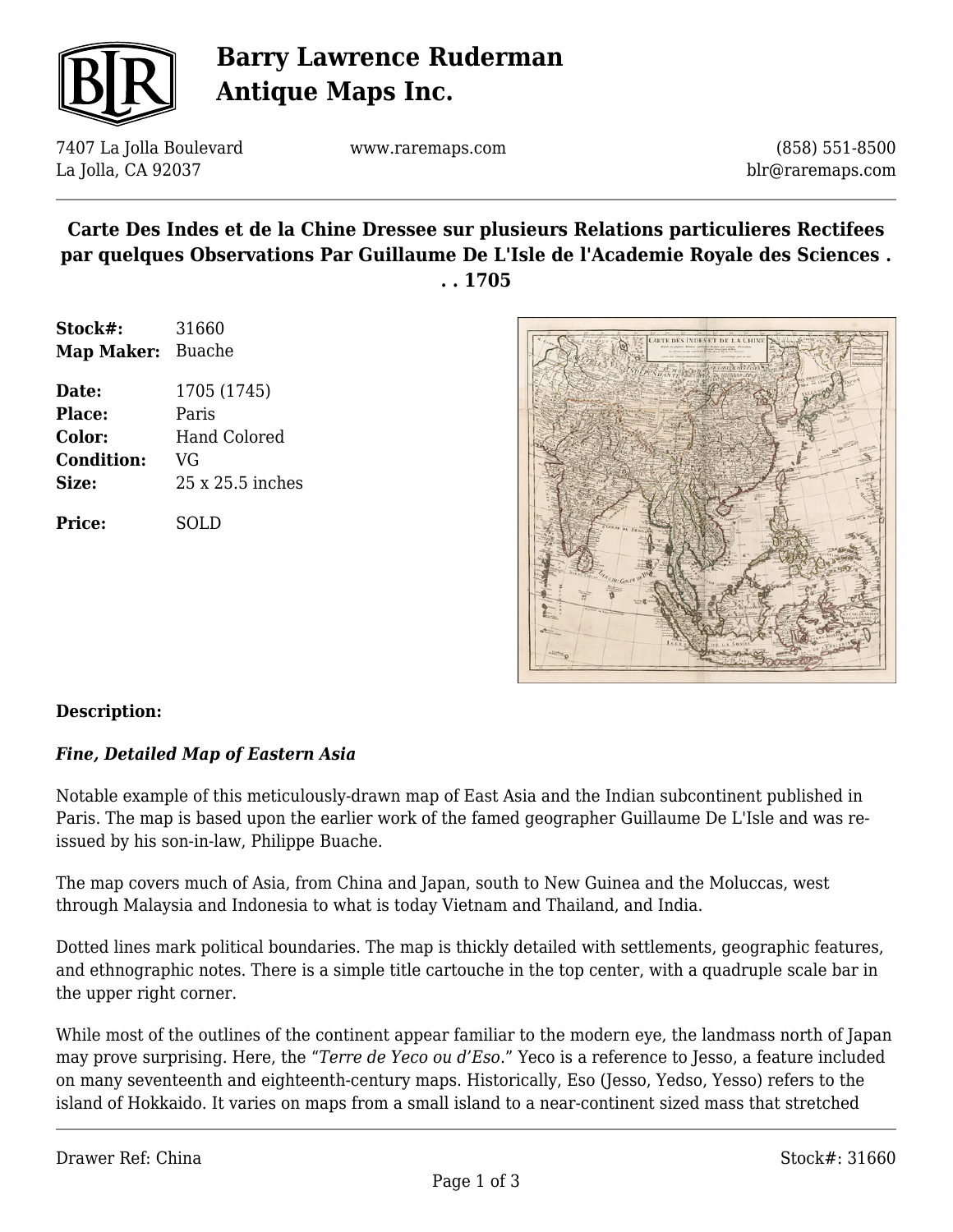

# **Barry Lawrence Ruderman Antique Maps Inc.**

7407 La Jolla Boulevard La Jolla, CA 92037

www.raremaps.com

(858) 551-8500 blr@raremaps.com

# **Carte Des Indes et de la Chine Dressee sur plusieurs Relations particulieres Rectifees par quelques Observations Par Guillaume De L'Isle de l'Academie Royale des Sciences . . . 1705**

from Asia to Alaska.

#### **Guillaume De L'Isle**

The thoroughness of the information included here, and its density, is characteristic of Guillaume De L'Isle, who originally drafted the map. Guillaume De L'Isle (1675-1726) is probably the greatest figure in French cartography. Having learned geography from his father Claude, by the age of eight or nine he could draw maps to demonstrate ancient history. He studied mathematics and astronomy under Cassini, from whom he received a superb grounding in scientific cartography—the hallmark of his work. His first atlas was published in ca. 1700. In 1702 he was elected a member of the *Academie Royale des Sciences* and in 1718 he became *Premier Geographe du Roi*.

De L'Isle's work was important as marking a transition from the maps of the Dutch school, which were highly decorative and artistically-orientated, to a more scientific approach. He reduced the importance given to the decorative elements in maps, and emphasized the scientific base on which they were constructed. His maps of the newly explored parts of the world reflect the most up-to-date information available and did not contain fanciful detail in the absence of solid information. It can be fairly said that he was truly the father of the modern school of cartography at the commercial level.

De L'Isle also played a prominent part in the recalculation of latitude and longitude, based on the most recent celestial observations. His major contribution was in collating and incorporating this latitudinal and longitudinal information in his maps, setting a new standard of accuracy, quickly followed by many of his contemporaries. Guillaume De L'Isle's work was widely copied by other mapmakers of the period, including Chatelain, Covens & Mortier (as seen here), and Albrizzi.

#### **Siam**

Many of the political units shown on this map, like Japan and China, are still active and similarly named today. Others, like Siam and the Mughal Empire, are less recognizable. What is modern Thailand is labeled as Siam. Siam comes from the Sanskrit word "*syam*," which the Portuguese adopted as a name for the region.

The extent of their territory varied over time, as shown here with Siam and Haut-Siam. During the eighteenth-century, the polity was on the rise and expanding. By the 1780s, the Chakri dynasty ruled all of Siam from Bangkok, their capital, in addition to part of the Malay peninsula, Laos, and Cambodia.